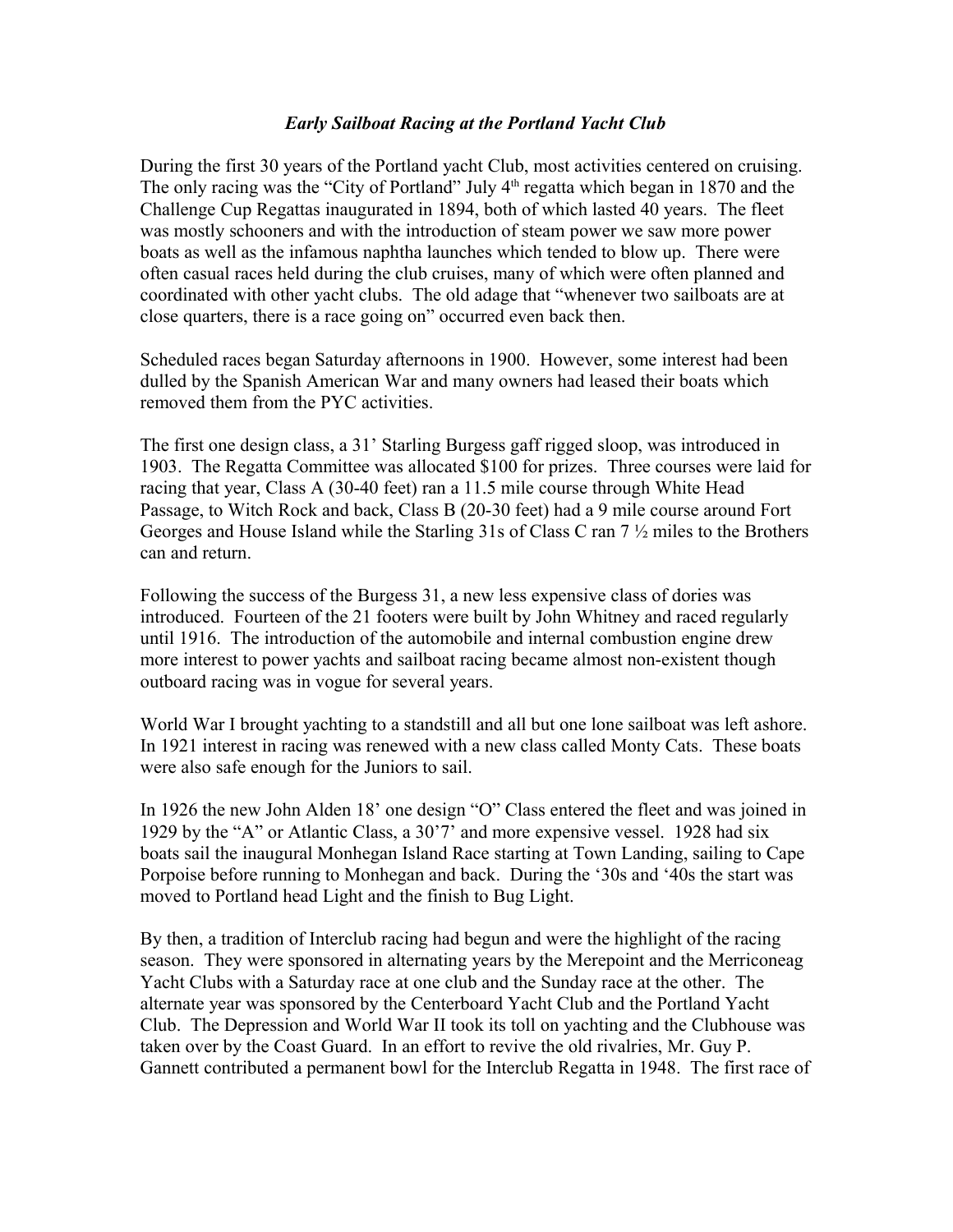the new Regatta was held at and won by the Merepoint Yacht Club. The Interclub Regatta continued for 50 years but sadly has ended along with weekend racing in the bay. In 1947 the club moved to its current facilities in Falmouth along with the Monhegan start. Nineteen boats entered in 1948, 1951 had the schooner *Gloriana* win Monhegan and 1952 found *Ticonderoga* set a course record of 16:24 due to the 40 knot winds. Hurricane Carol wiped out Monhegan in 1954 while Diane tried its' best to do the same in 1955 but 10 of the original 23 boats entered managed to make the postponed start two weeks later and enjoyed fair weather for the  $26<sup>th</sup>$  edition of the blue water classic.

In 1949, the PYC crew won the prestigious Adams Cup (women's national sailing championship) held in Larchmont, NY. The boat was skippered by Mrs. William (Jane) Moody with a crew of Mrs. James Boys II, Mrs. Regis Gignoux, and Mrs. K. Dana Jones. Obviously, chauvinism was still running strong!

The next year, sailing classes were begun for Juniors using the Lighting Class while the smaller Turnabout Class was chosen to further the program, this fleet growing to 20 boats in one year. Seven races were recorded for the 1950 season as the fleets grew to the point the PYC held the New England Lightning Championships in 1956 and 1957.

The addition of larger numbers of smaller racing boats allowed the addition of Class "C" to Monhegan in 1957. This shorter 90 mile course used the Portland Lightship and Monhegan as marks, the race now known as the Manana Island Race. 12 of the 29 boat fleet raced this new course won by Henry Parkers' *Guillemont.* The first fiberglass boats appeared in 1959 where 30 boats entered.

1960 found the Portland Yacht Clubs own Douglas Coleman sailing *Flying Saucer* to victory in Class "B" as well as overall in the 47 boat fleet. In 1961, Mason Briton and crew of perennial Monhegan racer *Delight* gave a brass sextant in memory of their navigator, George E. Ford, Jr. to be awarded to the navigator of the winning Monhegan boat. Secondly, the MORC Trophy was donated by Frederick Felton for boats under 30'. 1961 also was the year of the first female skipper in a Monhegan race. Mrs. Frances P. Copeland skippered her boat *Periwinkle* to second in Class C, just 38 minutes behind Ted Hood and ahead of 14 other yachts.

Labor Day 1962 saw the inaugural Schooner Trophy Race sending 24 crews 11 miles around a dozen marks in Casco Bay, a plaque with the winners name was placed below the original Schooner Model donated by Dana Bowker, since replaced by the schooner *America*. The race was contested until 2002 when it took a hiatus until it's resurrection in 2010.

The fall of 1963 marked the beginning of Frost Bite Sailing at the Portland Yacht Club. The Turnabout Class was used due to the ease of launching each week, consisted of 11 races starting September 15 and ran into mid-November. 20 skippers were involved, Merle Hallett beat Dick Chadwick by a mere <sup>1</sup>/4 point with Phil Tuttle coming in third.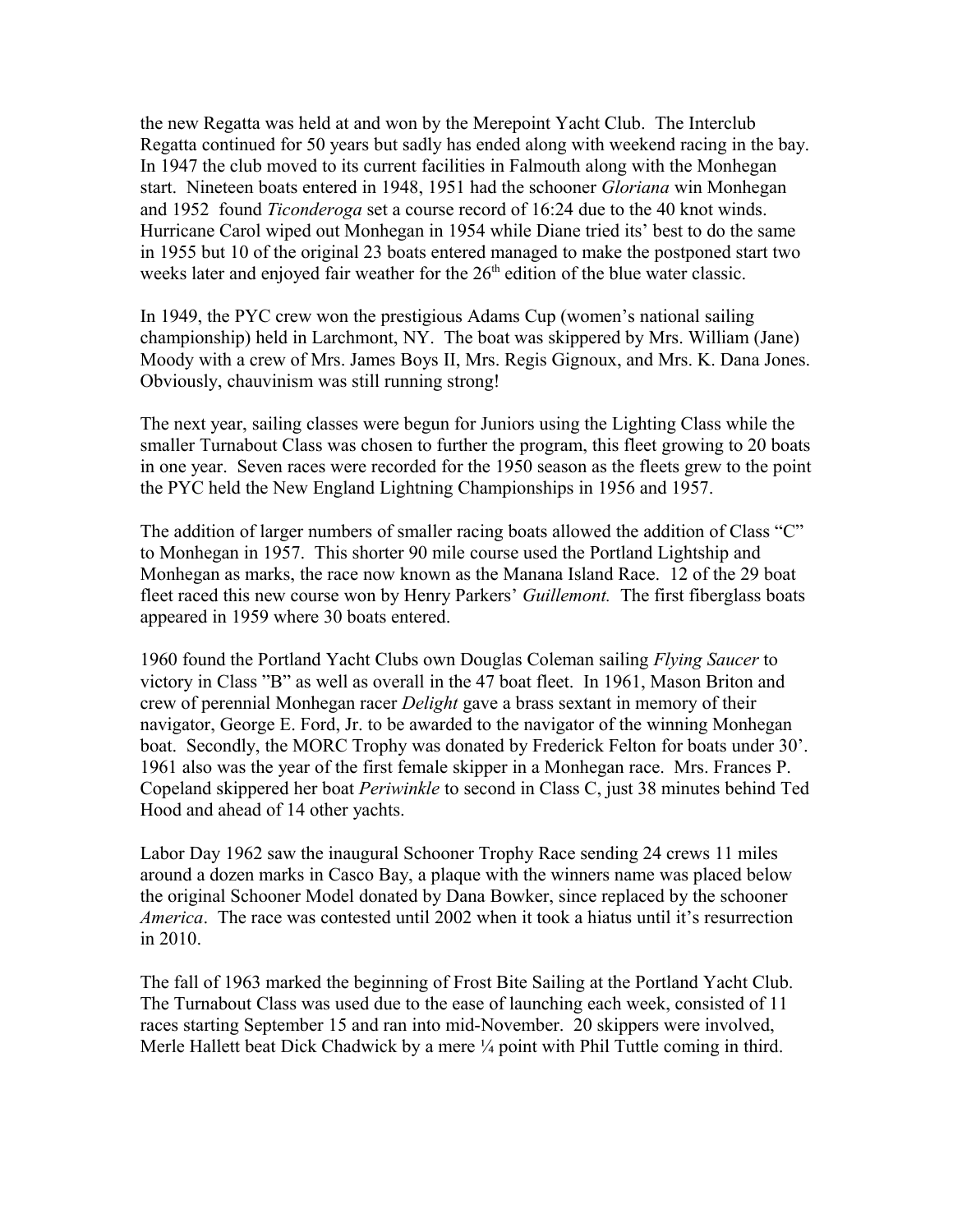## *Sailboat Racing since 1970 at the Portland Yacht Club*

PYC's racing events have dramatically changed since 1970. During the 1970s, larger cruiser-racers over thirty feet in length, like a Pearson 10M, with full cruising oriented interiors dominated the offshore, big boat scene. Come 1972, the boats competed predominantly in seven different overnight races from Blue Hill to Kittery which Maine clubs including the PYC hosted as part of the inaugural summer-long Gulf of Maine Ocean Racing Circuit. Our PYC ran a series of local day races that fell under the banner of the Casco Bay Sailing Association starting in 1979 for smaller cruiser racers and one design fleets like the Tanzer 22, J/24, and J/30.

 1975 Offshore  $1027$ 

Pearson 10M Tanzer 22



By 2015, there was just one overnight race held along the coast of Maine, PYC's flagship Monhegan Island Race. Big boats now consist of a mix of modern, lighter weight cruiserracers like Beneteau 36.7s and stripped-out machines like a TP 52 which typically compete in day races as short as four miles that sail sometimes two to three times as fast as their 1970 ancestors.



Beneteau 36.7 TP 52



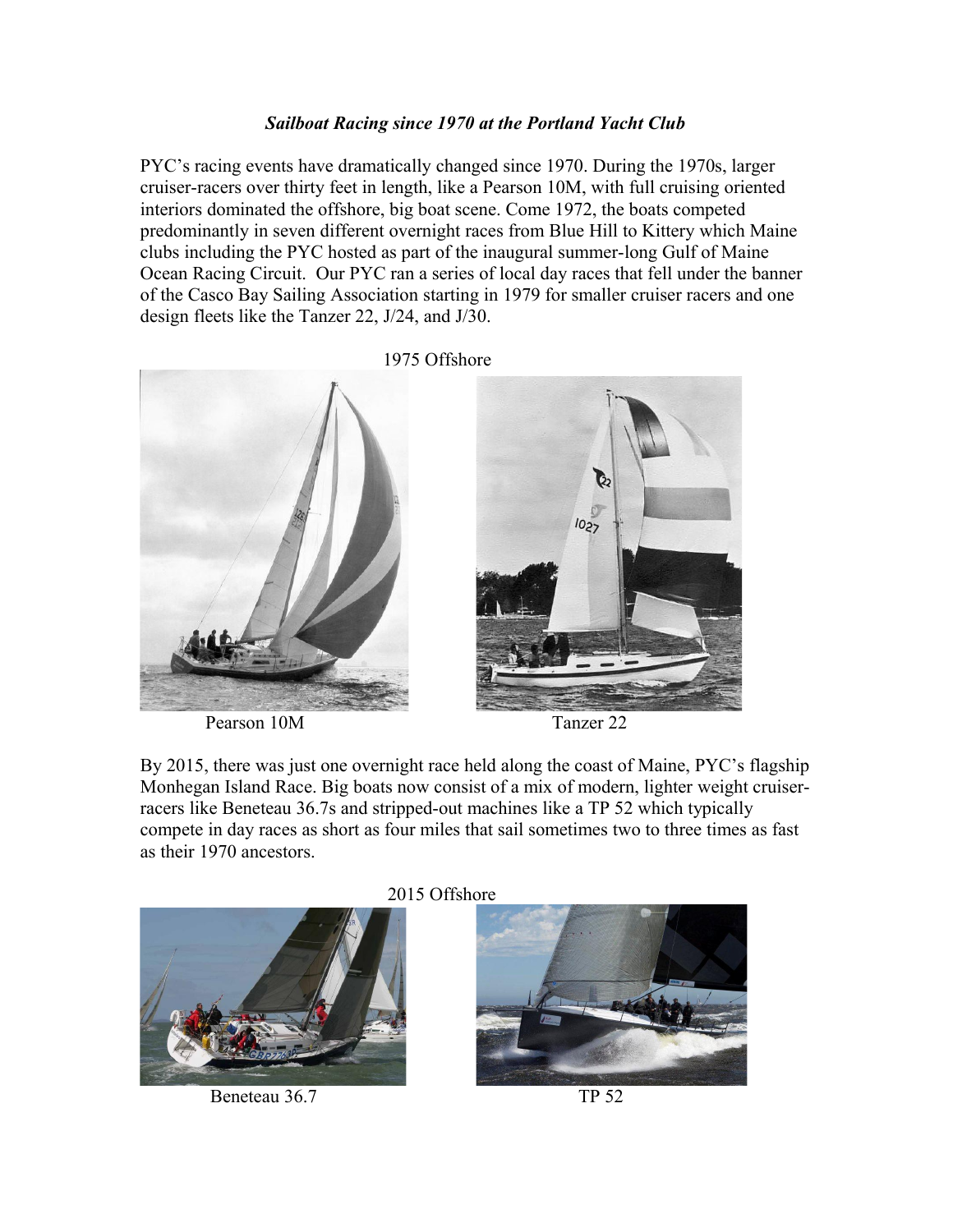On the one design front, the 1970s featured the Ensign fleet some 25 strong with their full keels and deep comfortable cockpits and the Etchells with their tall rigs and fin keels. By 1978, the revolutionary J-24 arrived, a day sailor with offshore capability which quickly dominated the keelboat scene. These were followed by the J/30, J/35, and J/105 classes. The centerboard racers had the Finn in 1964, the Int. 420 in 1968, the Laser in 1973, while the venerable, but now 35 year old Turnabout fleet was replaced by Widgeons in 1976 and these lasted 20 years. To adapt with our US Sailing and New England Area friends, the PYC updated to Club 420's in 1987 and the Optimist Dinghy in 1990.



1970 One Design

Ensign

# 2015 One Design





Scores of PYC members have become outstanding sailors over this period, including (but not limited) to '72 Bermuda Race winner Sandy Fowler, Merle and son Richard Hallett, Win Fowler, Del Damboise, '84 Halifax Race winner Jim Stanley, David and son Carter White, Scott Smithwick, Peter Levesque, Tom Hall, Alan Palmer, and Dierdre Lambert. These sailors have won races in many different boats in the U.S. and overseas venues,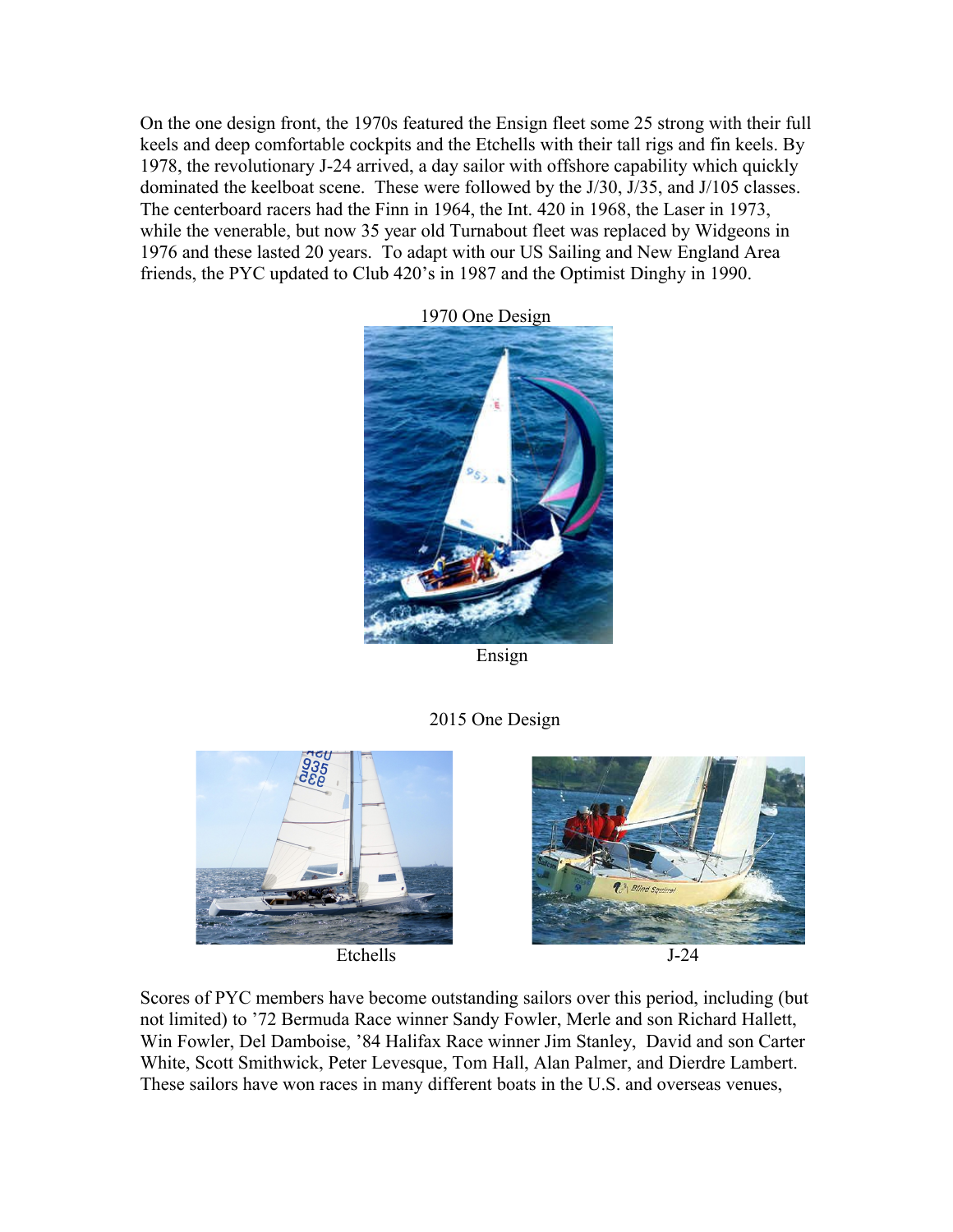participated in America's Cups and Olympic Trials, achieved collegiate All American stature, and have won GMORA's Yachtsman of the Year awards.

### The Monhegan Island Races

PYC's flagship offshore event was first held in 1928 with the Manana Island race for smaller boats beginning in 1957. Come the late 1960s, in conjunction with an overall growth in U.S. sailing, the number of entries began to swell, peaking with 142 boats in 1985. Famous race boats and sailors participated from throughout the U.S. including *La Forza del Destino, Stampede, Freebooter, Toscana, Déjà vu, Gem, Pioneer, and Starlight Express*. Boats from the Maine Maritime Academy, US Coast Guard Academy, and the US Merchant Marine Academy regularly attended. The PYC was well represented by Merle Hallett with a sequence of boats named *Scaramouche*, Jim Stanley with his *Capellas*, Bill Reynolds with *Matriarch*, Doyle Marchant in multiple *Revolutions*, Dick Hale in *Bandito*, Ned Semonite and family in *Black Owl*, Bob Kellogg and Geoff Emanuel in a variety of boats and recently, Scott Smithwick in *Kaos*.

Highlights of individual performances include the following:

• Current PYC member Merle Hallett has competed in nearly every race since 1960 having won his class numerous times. He oversaw the construction by Handy Boat of his custom 42 foot Taunton-design racer in 1977 pictured below.



• The run of Manana Race wins by PYC member Dr. Del Damboise, sailing his Pearson 30 *Barbara,* has few equals in the annals of the race. He won the race overall 5 times including in consecutive years between 1981 and 1984.





Jan Pedersen in *Heitorik* and Wayne Smith in *Defiant* both have 3 Manana wins apiece but recently the David Ruff family in *Go Dog Go* have amassed 6 wins in the last 10 years.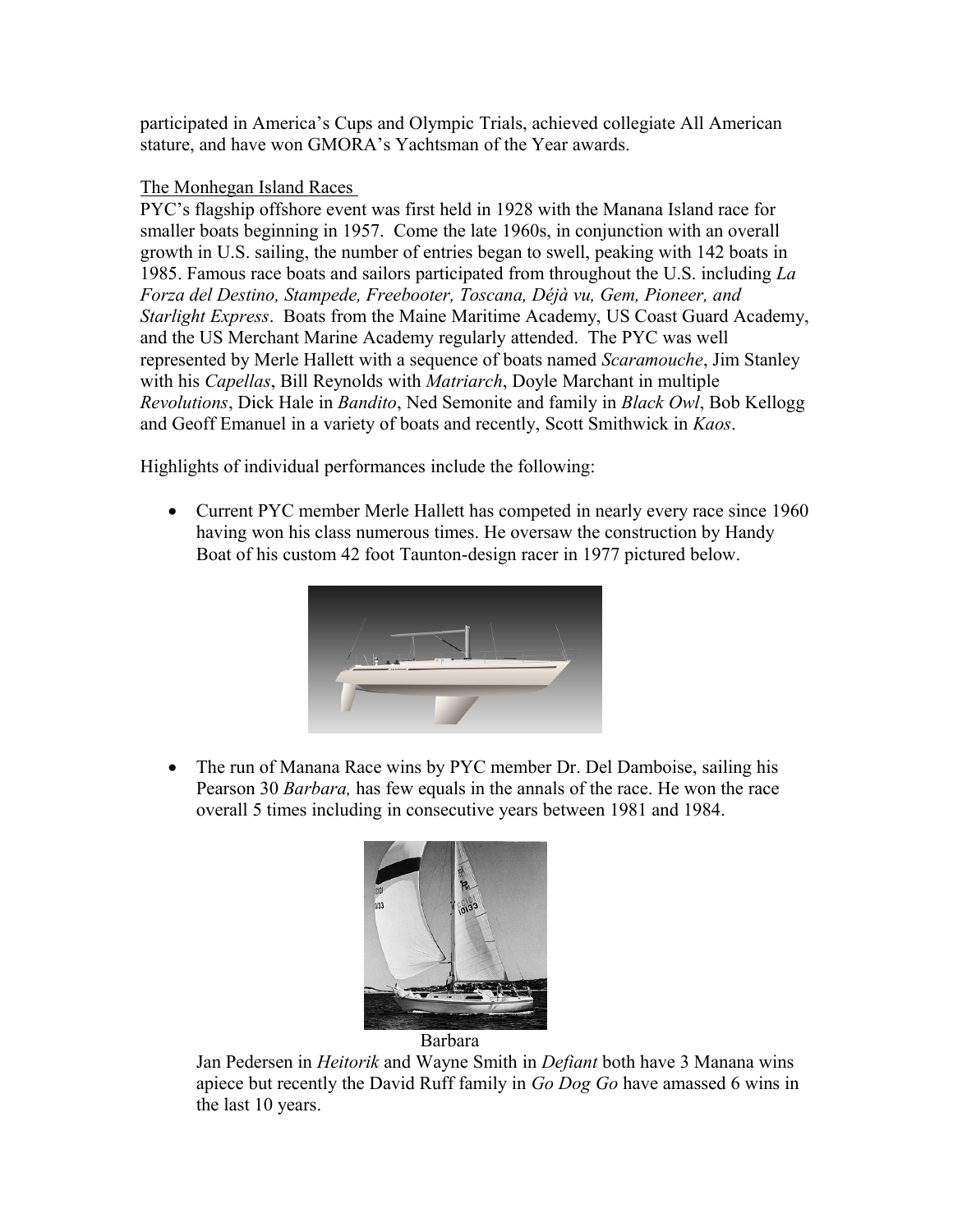- Orrs-Bailey YC member Abbot Fletcher finished second in class in his beloved Tripp 37 *Majek* in 1999, his 34th Monhegan Race. Sadly, he passed away four months later. The Manana Island Race trophy was renamed in his honor soon afterwards. Abbot won his class in 12 Monhegan and Manana Races over the decades between 1962 and 1999.
- In 1991 the wind blew 35-60 knots in an unforecasted and short lived mini gale that occurred during the first six hours of the race. All but 9 boats retired (5 Monhegan, 3 Manana, and 1 Seguin), Bully, a Baltic 50 won Monhegan. 1992 was also windy and allowed *Encore*, James Dolans SC 73 set the course record of 10:46:57 which still stands.
- PYC member Scott Smithwick has put together one of the best race records in history. Over the period 2000-2015, Scott and his 41 foot Frers racer cruiser *Kaos* has won his class 9 times.



Kaos

Unfortunately, race participation began a slow but steady decline starting with the economic recession of the mid '80s, following a national trend of declining interest in offshore, overnight racing. The RC changed from the traditional course to a point to point course ending in Camden, Maine for 2013 and 2014. This change was not received as anticipated and Monhegan returned to her original August ocean triangle format in 2015.

## The Pilot Races

The event began in 1968 as a 90 mile offshore race for Hinkley Pilots which took participants out Hussey Sound, around Whaleback Ledge and the Portland Lightship and back to Falmouth. Opened to other big boats the next year the Pilot race continued as an offshore event until 1978 saw it transformed into a weekend-long day racing regatta. Now the event features one day of short course day racing for PHRF and one design fleets within and outside Hussey Sound with a party for members and participants Saturday evening.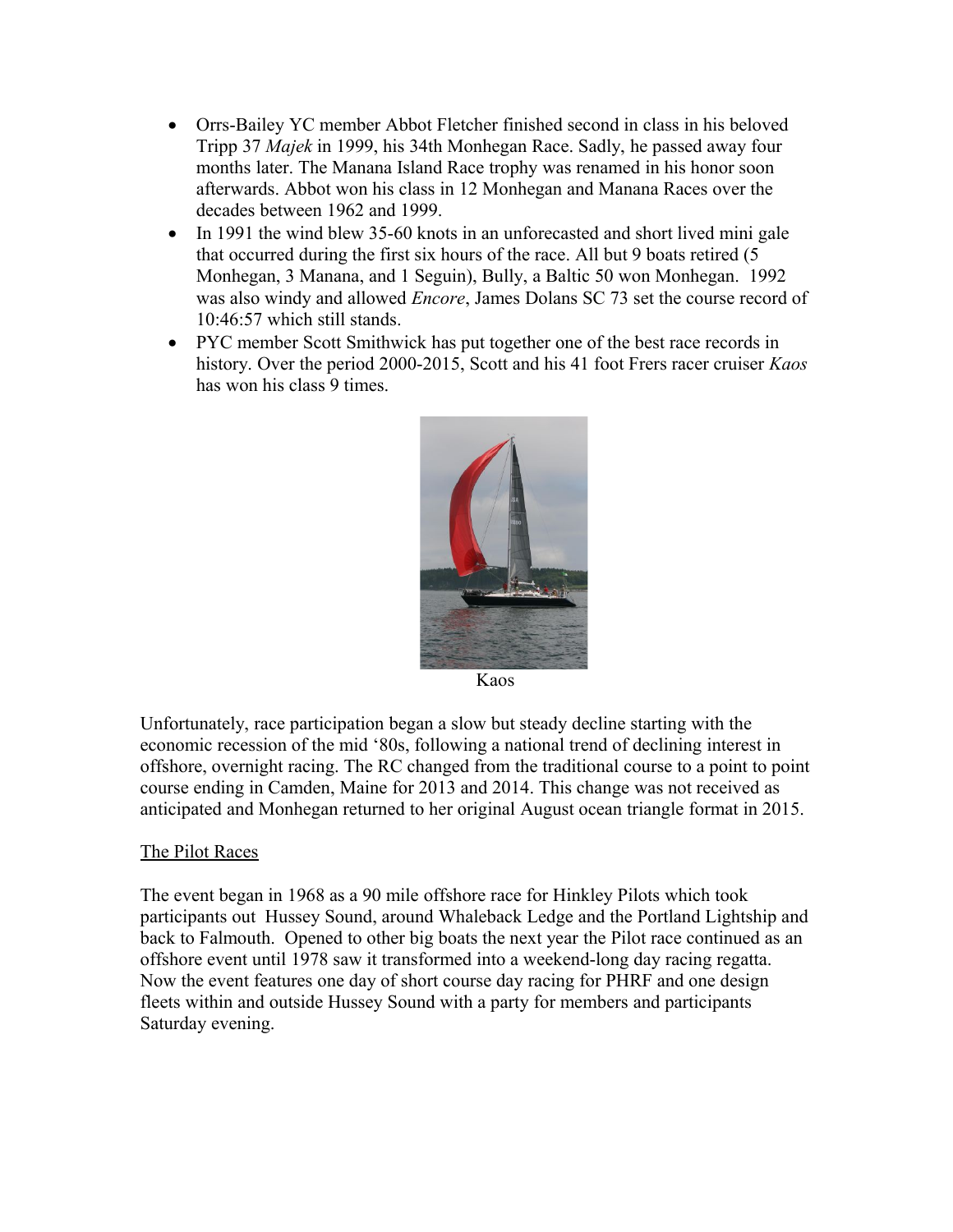### PHRF Maine State Championships

Beginning in 1986, PYC inaugurated this new event to crown an overall offshore racing champion in Maine. Initially, racing was started inside Casco Bay but by the late 1990s, the event was moved outside Hussey Sound. Drop marks were used to obtain perfect windward leeward courses, a monumental task given water depths greater than 100 feet. The Championships ran out of steam in 2009 but were reinstated in 2015.

#### The Fall Series

Held over 5 weekends in September and early October, this event dates back to the 1950's and attracts boats from Casco Bay to enjoy what is arguably the best time of year to sail in Maine. The Series consists of four weekends of round the bouys racing and one Saturday devoted to the Lightship Race, which takes boats out and around the location of the old Portland Lightship off Cape Elizabeth and back to the finish inside Hussey Sound. The Stanley Moore Memorial Trophy, begun in 1955 as a weekend of racing among the annual Club cruise morphed into the winner of the Lightship Race in the mid '60s.

#### Thursday Night Races

Arguably the most successful PYC sponsored racing event since its inception in 1961, this more casual "beer can" racing attracts all sailors whether they're inclined to race or not. The event starts at 6pm with an after race BBQ. Scoring of Thursday Night Races began in 2012.

### America's Cup

We became and Associate Sponsor of the America's Cup with 7 other yacht clubs in 1994 (including San Diego, St. Petersburg, Fort Worth, New Orleans, Detroit, San Francisco). The New York Yacht Club was the official and primary sponsor. One of the boats was Young America sponsored by Unum Insurance in Portland.

#### MS Regatta

Started in 1982 by Dan Wellehan and Merle Hallett as the first philanthropic regatta on the East Coast. This has grown to over 120 boats in PHRF, classic, cruising, and one design classes, has been the largest big boat regatta north of Boston for decades. Run by a cast of PYC characters who plan, set up, run a silent auction, do Race Committee duty, and put on one heck of an after party, all to benefit those with Multiple Sclerosis.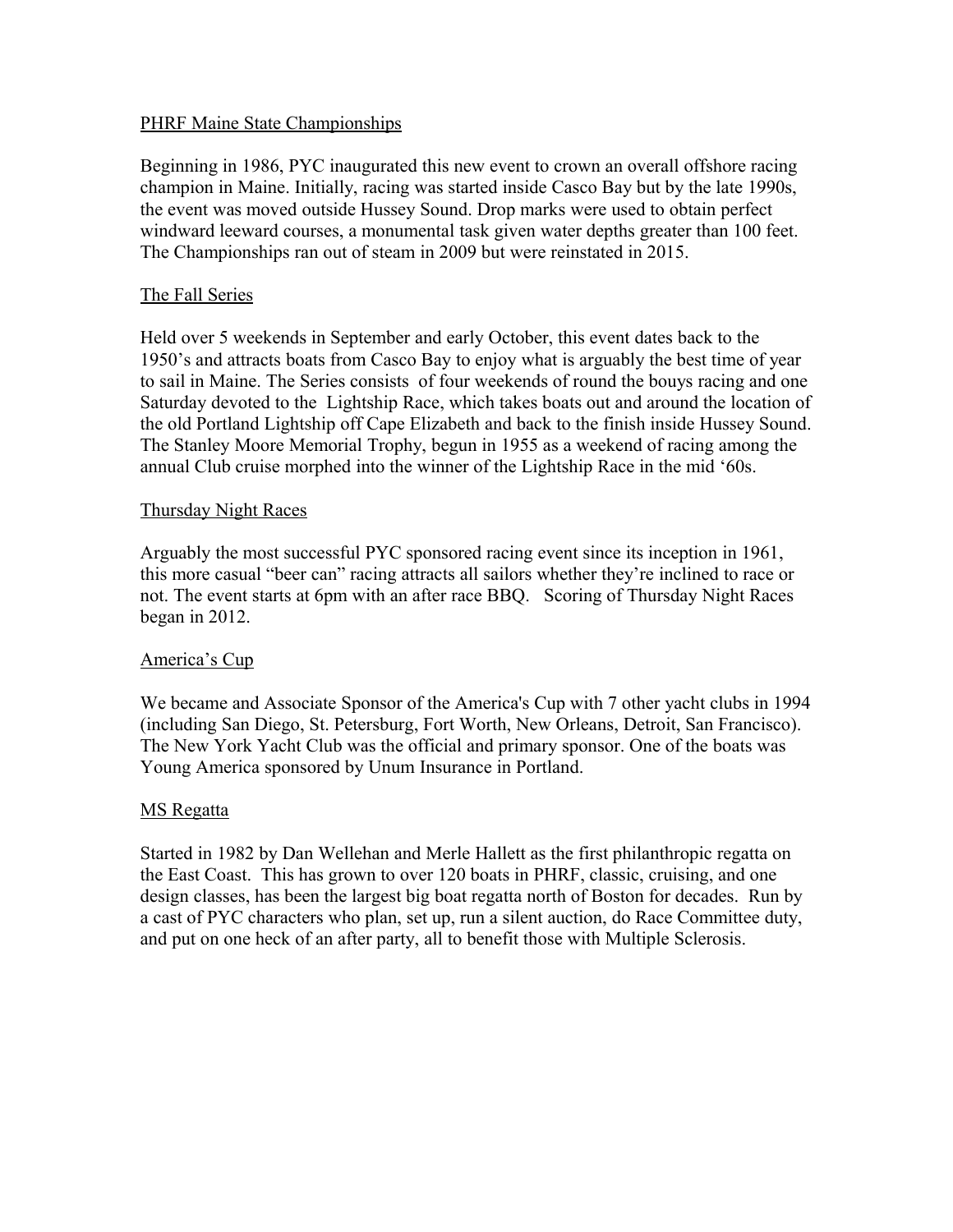### One Design Racing

### **Etchells Fleet 27**

Etchells Fleet 5, originally started at PYC by member Tom Crotty in the early 1970s. Though sleek and technically demanding, the fleet was not ultimately successful. The class was re-started in 2000 by PYC members Chris Robinson and Jeff Bennert and the fleet quickly grew to 16 boats in 2003 and currently has more than 25 boats due to the efforts of Fleet captain Ralph Carpenter. The Fleet hosted a world qualifying regatta in 2013 that drew boats from around New England and Canada. Sailmaker Robbie Doyle from Marblehead won the 13-boat regatta. PYC hosted the 26 boat 2006 New England Championships. They now host the Lobster Bowl Regatta in mid September providing a great weekend for 25+ entries. Drink! Eat Lobster! Sail Wicked Fast! (This says it all)

## **J 24 Fleet 43**

PYC's stalwart J-24 Fleet has been racing continuously since shortly after the boat was originally introduced in 1977. PYC member George Tonini raced his from 1978 until age 80 in 2004. His sail number, 1031, coincided with the boat's name Trick or Treat and orange colored hull. 16 current members amount to one of the largetst local J-24 fleets in the U.S. Several members have been racing their J-24s for at least 25 years, including Jeff Smith, Tony Jessen and Bruce Morse. The Fleet holds races every Wednesday Night. The Fleet has also hosted the 2-3 day Downeast Regatta every September since 1980, which attracts J-24s from as far away as Newport RI and New York. In 2015, the Downeast Regatta also served as the J-24 North American Championship.

### **420 Fleet 76**

The 420 Class started racing in Casco Bay in 1968 first with the International 420 where Ned Semonite, Tim Tolford, and Scott Fox honed their skills in local, New England and National Regattas. These fragile racing craft were replaced in 1987 by the more robust Club 420, the staple of Junior and Collegiate programs. PYC juniors climbed the leader boards at many events in New England. The 1997 Bemis, Youth Nationals, and Club 420 Championships were owned by Pete Levesque and Nichol Ernst, while 2006 Bemis winner Alan Palmer and Katy Gullick as well as 2014 Collegiate All American Dierdre Lambert all came from the PYC Junior Program.

## **Laser Fleet 103**

1973 had David Whiting forming the new Hussey Sound Laser Fleet with 6 boats. Soon, there were over 40 boats in the Fleet racing locally on weekends and Tuesday (now Monday) nights at the PYC. They even held New Years Day races for 6 years, stopping only due to an ice covered bay or frozen lines, decks, or frostbite. PYC Laser sailors have competed in the District 7 circuit for 40 years producing Maine and New England Champions, several Nationally ranked racers and even an Olympic Trials campaign by